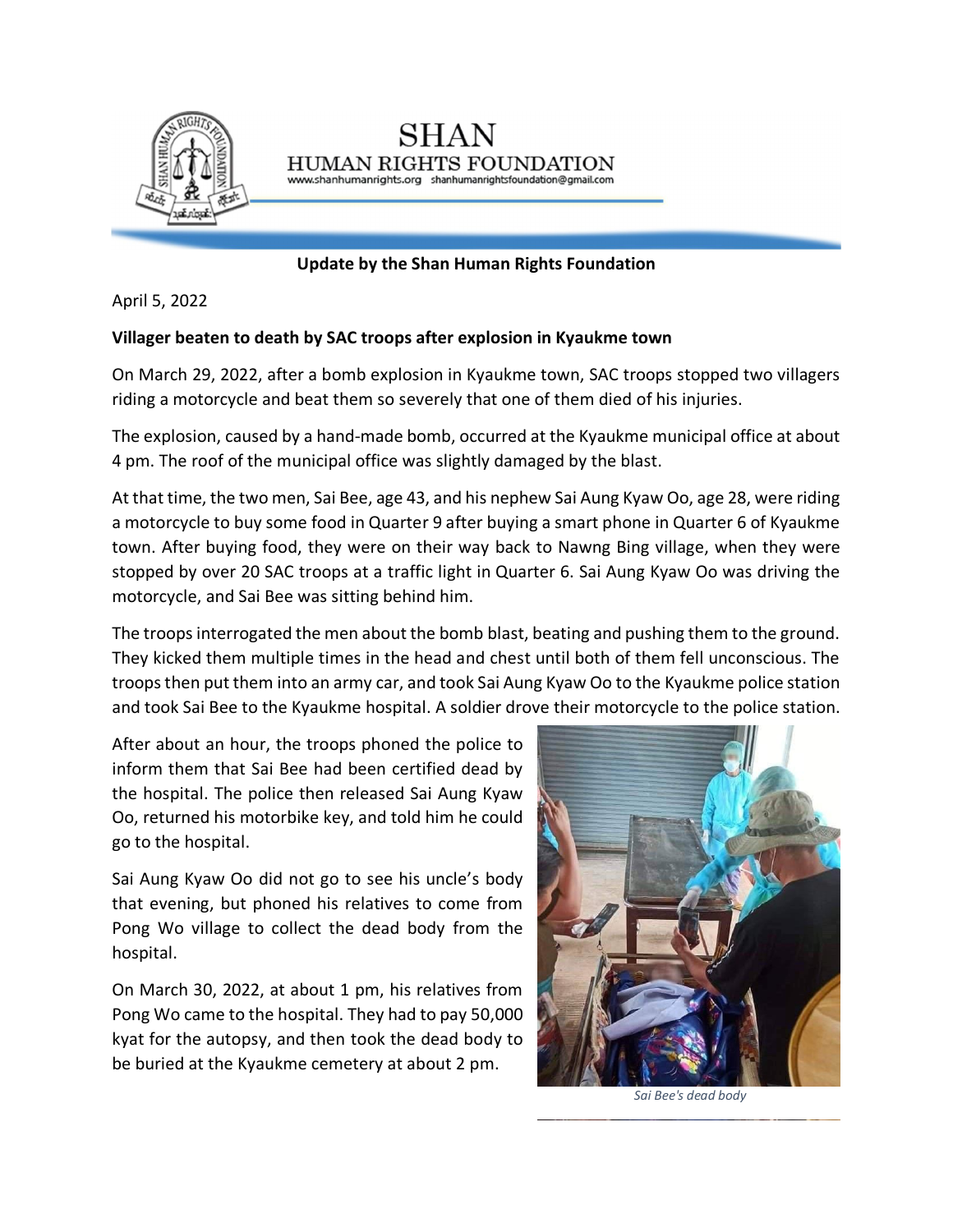The cost of the funeral was over 500,000 kyat, but the military did not provide any compensation for his family or for the funeral ceremony. Sai Bee was a widower who stayed with his elder sister. He had five sisters in his family, and was the youngest brother. He worked at a car workshop in Kyaukme.



Location of fatal torture of villager by SAC troops in Kyaukme town, N. Shan State

Sai Aung Kyaw Oo told his family what had happened to them: "We were riding a motorcycle from the phone shop, where we had bought a smart phone. While we were riding past the municipal office, we heard the sound of an explosion, but we just kept driving. We rode our motorbike to go and buy some food at a place nearby. When we came back, we met a group of SAC soldiers on the road. They stopped us, and then beat and kicked us."

When Sai Aung Kyaw Oo was arrested, the troops took about 45,000 kyat and his ID card from his wallet. About 700,000 kyat was taken from Sai Bee, who had come to Kyaukme to make a new ID card. He was staying in Nawng Bing village and had called his nephew to bring him some household documents for the ID application. Sai Aung Kyaw Oo had left Pong Wo on the morning of March 29 to come to Kyaukme.